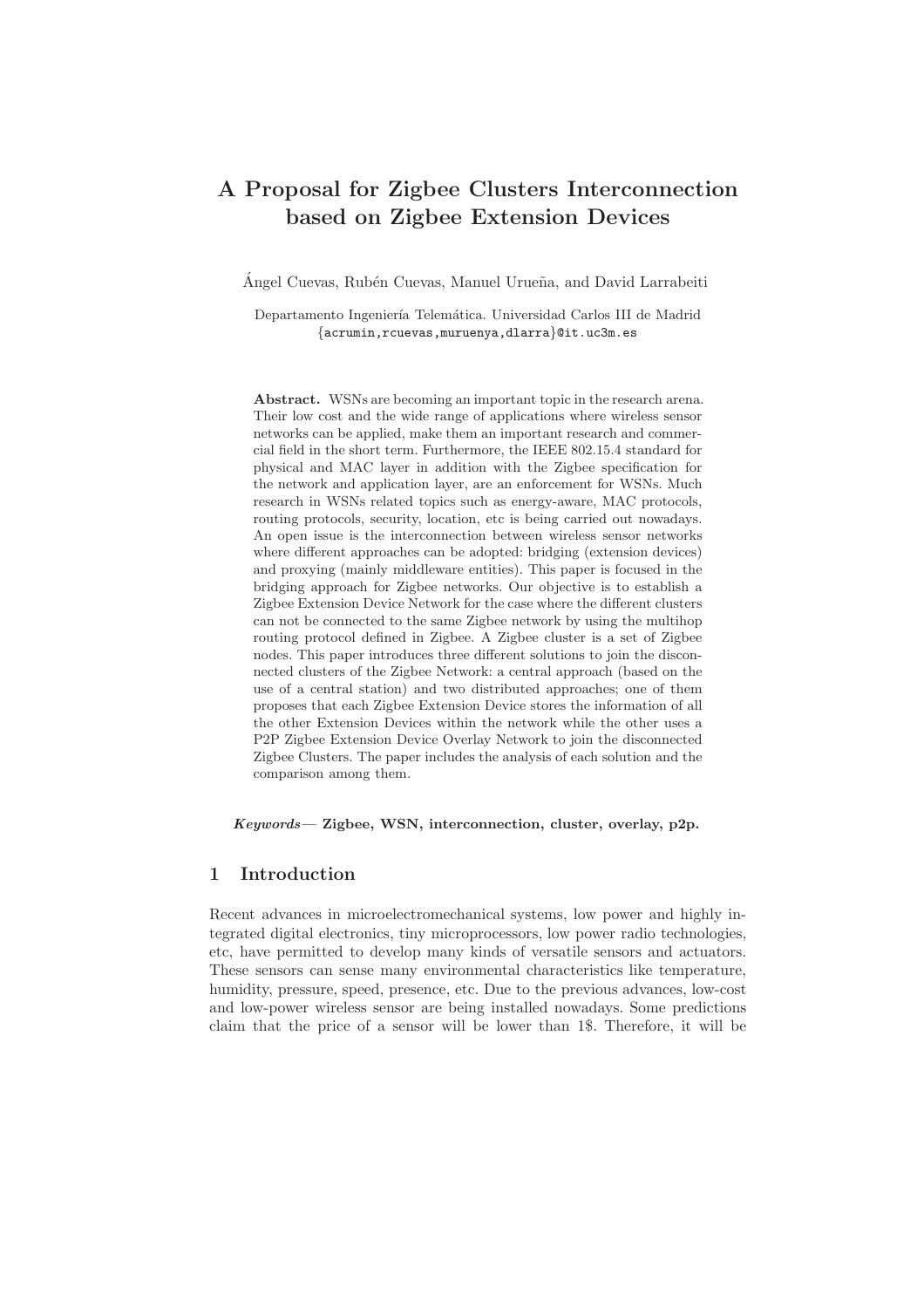possible to develop networks with many unattended sensors. Typical applications for Wireless Sensor Networks (WSNs) are: military, environmental, health, home, environmental control in office building, managing inventory control,etc. Much research has been done in WSNs at all levels: physical, MAC, network and application layers. In [1] general concepts and classifications of the main characteristics within a WSN are studied. In [2] approaches for energy aware, routing, location and security are explained. Finally, [3] makes a taxonomy of the research approaches for routing in WSNs.

Efforts in standardisation have been carried out at different levels. IEEE 802.15.4 [4] is a standard for the physical and MAC layers. Furthermore, the Zigbee Alliance<sup>1</sup>, formed by more than 150 partners, has developed an specification for the network and application layers, [5]. The Zigbee Specification operates over IEEE 802.15.4 MAC layer. The IEEE 802.15.4/Zigbee stack seems to be a suitable standard for the application development in WSNs environments.

This paper proposes a solution of an open issue of the IEEE 802.15.4/Zigbee stack. It is the necessity to interconnect WSN. In [6] two different approaches for WSNs (using the IEEE 802.15.4/Zigbee stack) have been identified:

Firstly, the interconnection of different WSN is described. For this purpose, it is necessary the presence of a gateway or proxy. The role of this proxy is to understand the messages coming from the WSNs, translate them into other messages and route them through a different network (e.g. IP backbone) to get to the target WSN. This proxies are proposed as complex elements which understand application level, so that each application needs a different proxy. [7] proposes a middleware approach using a P2P overlay and UPnP proxies to discover services.

Secondly, the interconnection of clusters (set of Zigbee nodes) is introduced. It is possible a scenario where different clusters of the same Zigbee network were not reachable among them by using multihop wireless routing mechanisms due to the physical distance. In that case, the Zigbee clusters must be interconnected by using another network infrastructure. In this case, the entity which attaches the Zigbee cluster to the infrastructure and allows the communication with other Zigbee clusters (ZCs) is called Zigbee Extension Device (ZED).

Our paper is focused on the second approach, the interconnection of ZCs belonging to an unique Zigbee Network. For this purpose, several architectures are proposed.

Firstly a central architecture is defined. In this approach, all the information about each ZC (i.e., the Zigbee addresses within the cluster and the Cluster ZED) is stored in a Central Station. A ZED uses the central station when intercluster communication is needed in order to obtain the IP address of the ZED which is managing the destination ZC.

Moreover, the paper describes two distributed architectures. In the first one each ZED knows all the information about the rest of ZCs (i.e. the ZED and the Zigbee addresses). Therefore, when a ZED receives a Zigbee command for an external Cluster, it searches locally the destination ZED and sends to it

 $\frac{1}{1}$  http://www.zigbee.org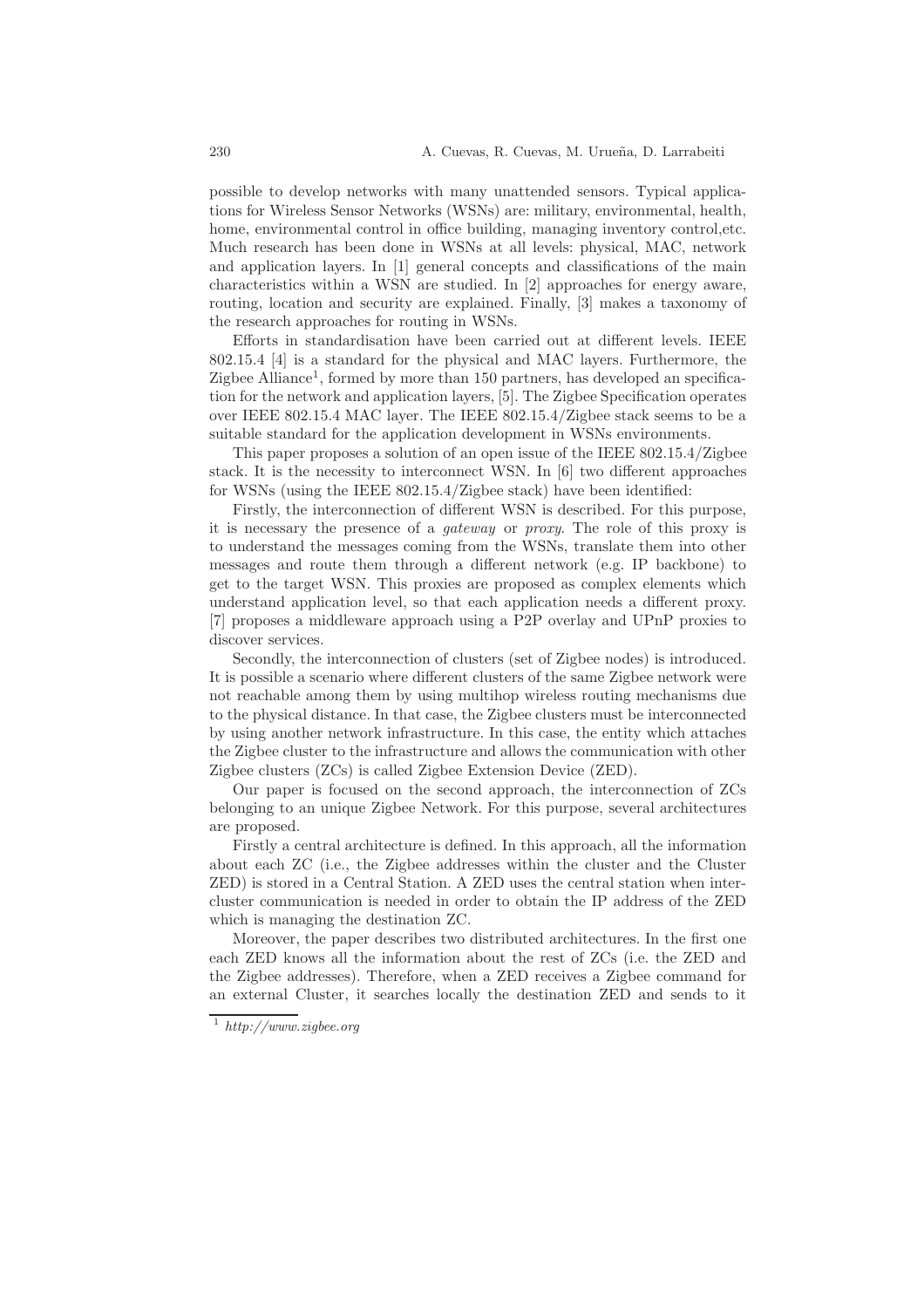the command. The other distributed solution is based on peer-to-peer  $(p2p)$ technology. Unlike the previous one, the ZEDs locates the target ZED for a certain Zigbee command by launching a search on a p2p overlay formed by all the ZEDs.

The remainder of the paper is organised as follows: In section 2 we present a background of IEEE 802.15.4/Zigbee stack focused mainly in the network layer. In section 3 our Zigbee Extension Device Network proposal is introduced. We analyse and compare the proposed architectures, in section 4. Finally conclusion and future work is presented in section 5.

# 2 Background

#### 2.1 IEEE 802.15.4

IEEE introduced the standard IEEE 802.15.4 [4], for low rate wireless personal area networks (LR-WPAN). It standardises both physical and MAC layer. The advantages of LR-WPANs are: easy installation, very low-cost, reasonable battery life, reliable data transfer and a flexible protocol stack.

### 2.2 Zigbee

The Zigbee Alliance introduces in [5] a specification which defines the Network and Application layers working over the IEEE 802.15.4 stack. A good summary of Network and Application layers is shown in [2].

The Zigbee stack is built on top of the IEEE 802.15.4 stack. Network Layer functions are: multihop routing, route discovery and maintenance, security and joining/leaving a network. The network level is also in charge of assigning 16 bit addresses to the newly joined devices.

Three types of devices are defined by Zigbee: end-device, router and coordinator. The first one works as a sensor/actuator. A Zigbee router is a device with routing capabilities. Finally, a Zigbee coordinator is the one which creates the network and manages the network and there is only one per Zigbee Network.

A network address has 16 bits. Therefore, networks up to 65.536 nodes could be developed. Three network topologies could be defined at this level: star, tree and mesh. In the first one, all nodes are directly connected to the coordinator. In the tree topology, a tree is formed with the coordinator as root, and with the end-devices as leaves. Routers are used in this topology to join the different levels in the tree structure. The last topology is a free mesh topology where end-devices can communicate among them by using multihop routing through the routers.

Next, several network layer functions are explained.

# 2.3 Network Formation and Address Assignment

When a node wishes to join the network, it runs a join procedure. The network layer of this node starts a network discovery procedure. By using the MAC level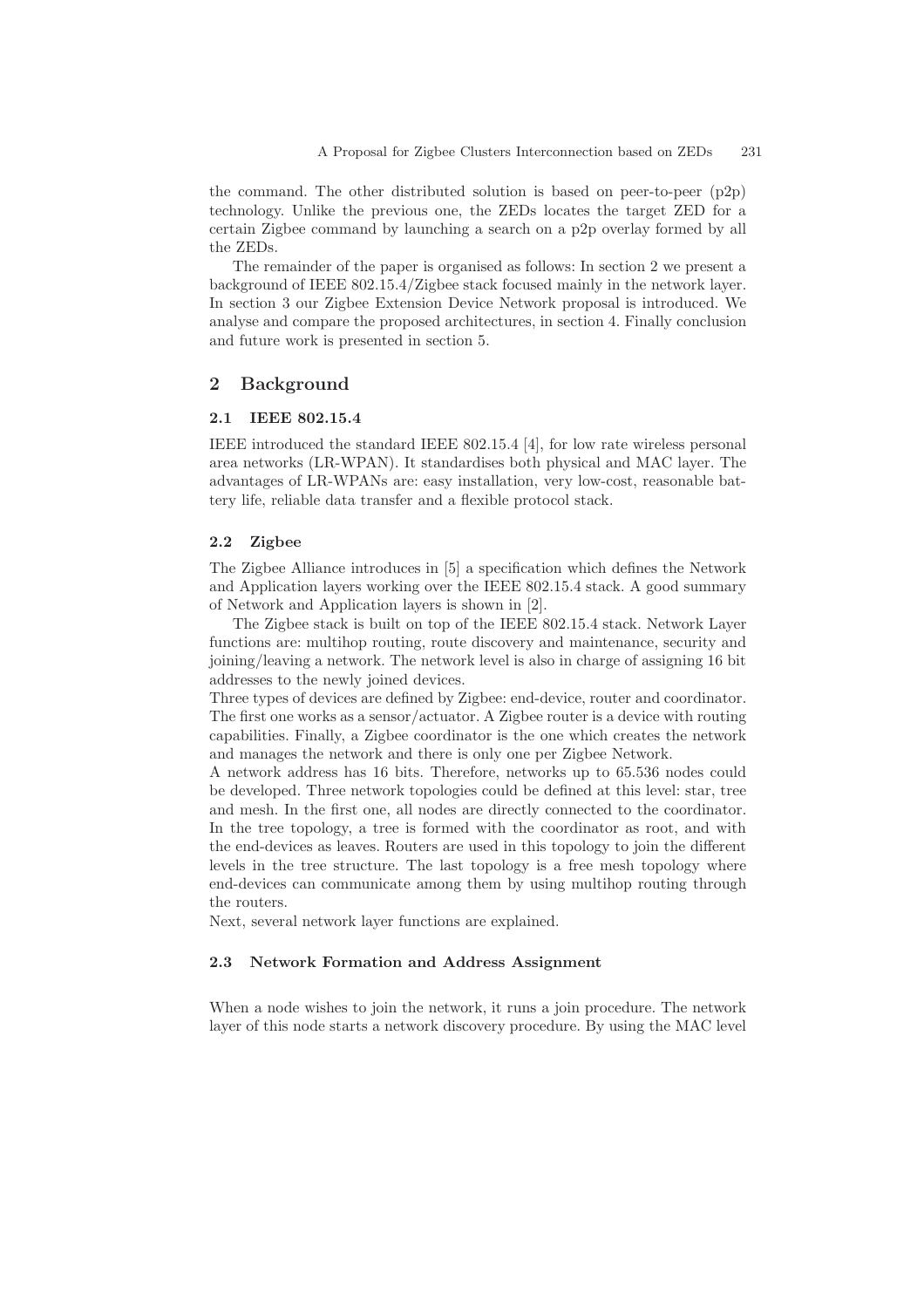the network layer can discover the routers within its radio coverage which are announcing their networks. It is function of the higher layers to decide which network to join. Then, the network layer selects a parent node from those available in the selected network and ask the MAC layer to start an association procedure. The parent node assigns the new node a 16 bit address. Therefore, in a Zigbee network a relationship parent-child is present in the address assignment. In [5] a distributed algorithm is defined to assign addresses. In this algorithm, the Zigbee coordinator sets the maximum number of routers  $(R_m)$ , end devices  $(D_m)$  that each router may have as children and the maximum depth of the tree  $(L_m)$ . new router joined to the network receives a range of consecutive addresses based on its depth in the tree. From this range the first one is assigned to the new router while the others can be assigned for this router to their children. These children could be end-devices or other new routers. Nodes at depth Lm are assigned a single address. Also a single address is assigned if the new node within the network is an end-device.

In [2],the mathematical formula to calculate the address range for a router and the method to assign zigbee addresses are explained in detail.

## 2.4 Routing

Since several topologies are possible, different algorithms are applied depending on which is the current topology.

In a star topology it does not make sense talk about a routing protocol because all the messages are sent to the coordinator.

In a tree topology a tree-based routing algorithm is defined. An end-device always sends the messages to its parent which is a router (or coordinator). When the router receives this message it checks if the destination address is included in its range of addresses. In this case the router is able to route the message to the suitable end-device or router. Otherwise, the router forwards the message to its parent

In the mesh network topology the routing algorithm is more complex. This algorithm is based in Routing Tables (RTs) which can be constructed and updated by using a route discovery algorithm. This mechanism is described in more detail in [2]

#### 2.5 Route Discovery

This process is required in order to create and update routing table entries in the routers and coordinator.

The Route Discovery mechanism is based on Ad Hoc On Demand Distance Vector (AODV) routing algorithm which is explained in [9] Basically, when a node needs a route to a certain destination broadcasts a Route Request message (RREQ). This RREQ travels along the network. The RREQ message accumulates a cost through the path it follows. This cost can be incremented by one in each hop, or other metrics can be used. When the destination node receives the RREQ, it replies a Route Reply (RREP) which travels back along the same path.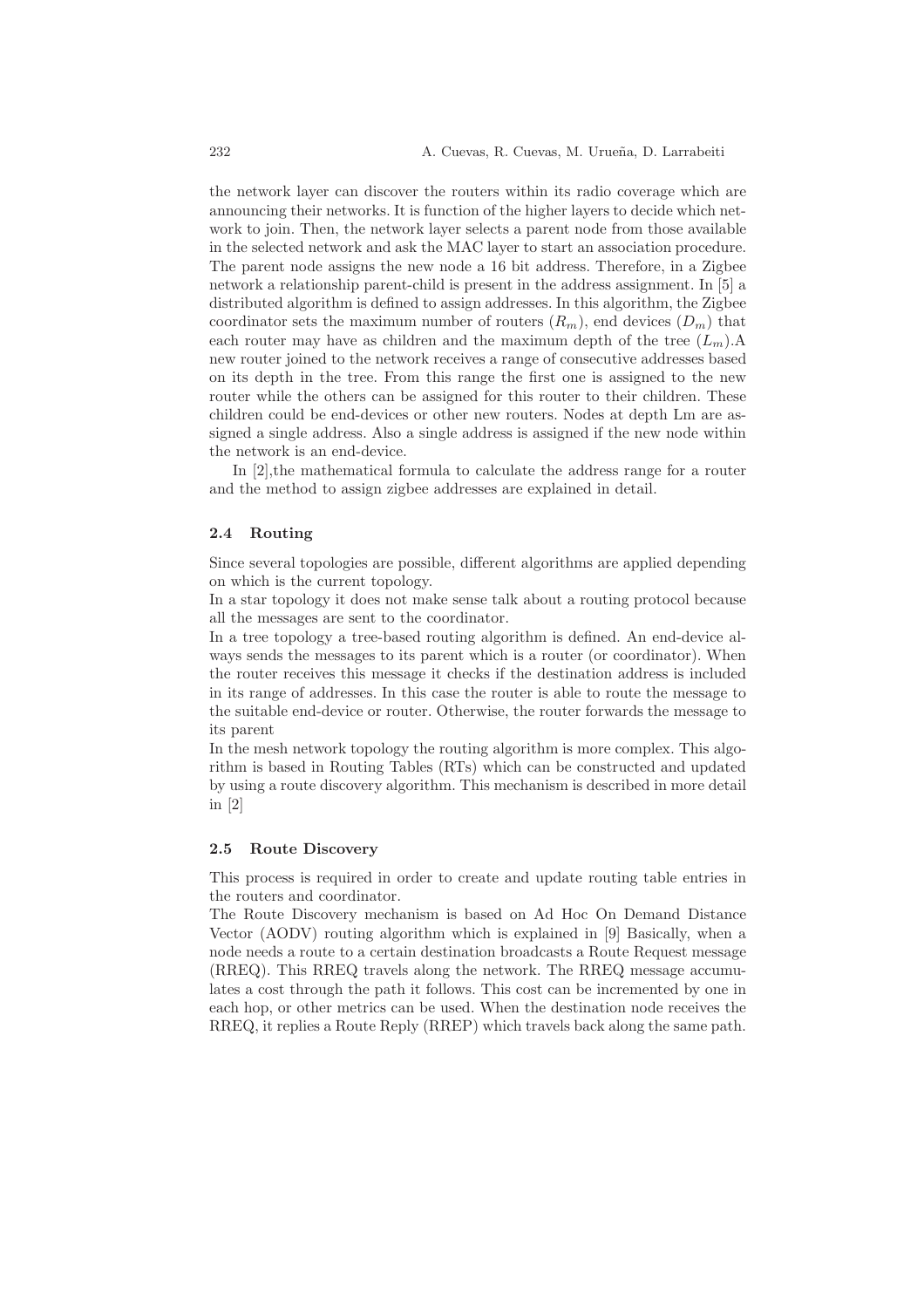The RREP also carries information about the path cost which is incremented hop by hop by the node which forwards the message. Therefore, the originator node will receive several RREPs and it will chose as next hop the node which give back to it a minimum path cost to the destination node. Each intermediate node in the path will do the same, and by doing so the path is established. This process is explained in detail in [2].

# 3 Zigbee Extension Devices Interconnection Network Architectures

The Zigbee alliance identifies the necessity to interconnect [6] Zigbee Clusters (ZCs), which are a section of a Zigbee network formed by one or more devices, that can not communicate among them using routing mechanisms defined in the Zigbee Specification. To do this Zigbee bridges, which are called Zigbee Extension Devices (ZEDs), are introduced [6]. ZEDs function is to encapsulate the Zigbee stack used in the ZEDs interconnection network which could be based in many technologies (e.g. IP, Ethernet, WiFi....). In this paper is proposed the use of an IP backbone using the stack shown in figure 1.



Fig. 1. ZED protocol stack

Thanks to this ZED, a single Zigbee network can be formed by joining ZCs. Thus, there is only one Coordinator within the network and a common address space is used. Typically, the ZEDs joined to the interconnection network are Zigbee Routers, but it is possible that Zigbee End Devices become ZEDs if they implement the interconnection protocol stack, however usually these end devices are very constraints nodes.

We propose three different architectures which are shown in figure 2, to solve the interconnection of ZCs. The principal objective is not to change anything in the current commercial Zigbee devices, but only introducing the ZED provide a full Zigbee connection through the interconnection network.

Two different scopes can be discussed in the proposed solution:

– Intra-ZED routing: It is the routing among Zigbee nodes located in the same ZC. It could be based-tree routing or mesh routing. The proposed architectures work with both of them.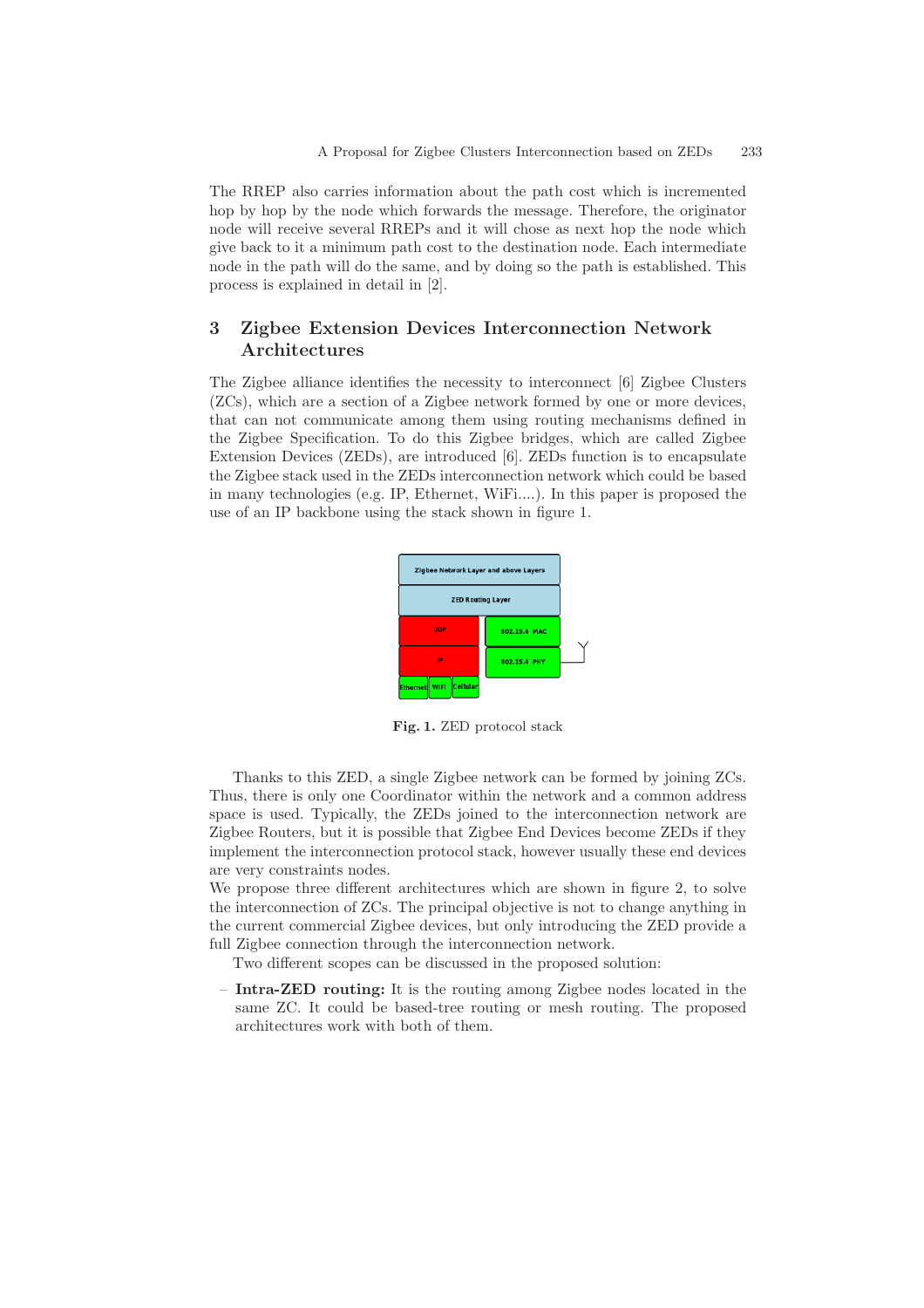– Inter-ZED routing: It is the mechanism to communicate ZEDs. The ZEDs have to solve the mapping between Zigbee destination addresses and IP ZEDs addresses, it means the ZED IP address which interconnects the ZC where the destination Zigbee node is located (if the backbone was not an IP backbone, a different mapping would be necessary). The mapping mechanism is different in each one of the proposed architectures. After discovering the destination ZED IP address all the solutions proposed do the same: the Zigbee message received is encapsulated into the UDP/IP stack and it is sent to the destination ZED, this one decapsulates the Zigbee message and forwards it into its ZC.

Following, the proposed architectures to solve the previous issues will be introduced:

#### 1. ZEDs connected to a central station:

This is the most intuitive solution. This central station has to store information about the whole Zigbee network. The minimum information stored in the central station for each ZC is the set of Zigbee addresses assigned to that ZC and the IP address of the ZED which connects that ZC to the Zigbee Network. Extra information could be stored. This central station could be placed in the coordinator if it is powerful enough. Another possibility is to use a monitoring station as a suitable place to allocate our central station (see figure 2).

# 2. ZEDs storing information about all other ZEDs within the Zigbee Network:

In this approach every ZED has to store information for all the others ZEDs in the interconnection network. Each ZED stores the same information which was stored in the central station in the previous case, the IP addresses of all the ZEDs and the set of zigbee addresses located in the ZC associated to each ZED. In this architecture, the ZEDs form an overlay network. It is a distributed solution (see figure 2).

#### 3. P2P ZEDs Overlay Network:

The last approach introduces the use of P2P Structured Overlay Network in order to interconnect all the ZEDs within the Zigbee network. The proposed P2P network type is a fully distributed, self-organised, structured and searching based on Distributed Hash Table (DHT). All the standard mechanisms of these P2P networks, introduced in [8], could be used: joining procedure to the p2p, distributed storage, searching methods, etc (see figure 2)..

Some issues posed by this approach must be solved in the proposed architectures. The main issues are: join procedure (Zigbee address assignment), routing unicast inter-ZEDs (mapping between Zigbee addresses and IP addresses) and broadcasting inter-ZEDs.

In the join procedure there are two steps. Firstly, a new ZED joins the ZEDs interconnection network receiving the ZEDs IP address of its parent within the Zigbee address tree. This process is solved by different methods in each architecture (see subsection 3.1). Secondly, the new ZED joins the Zigbee Network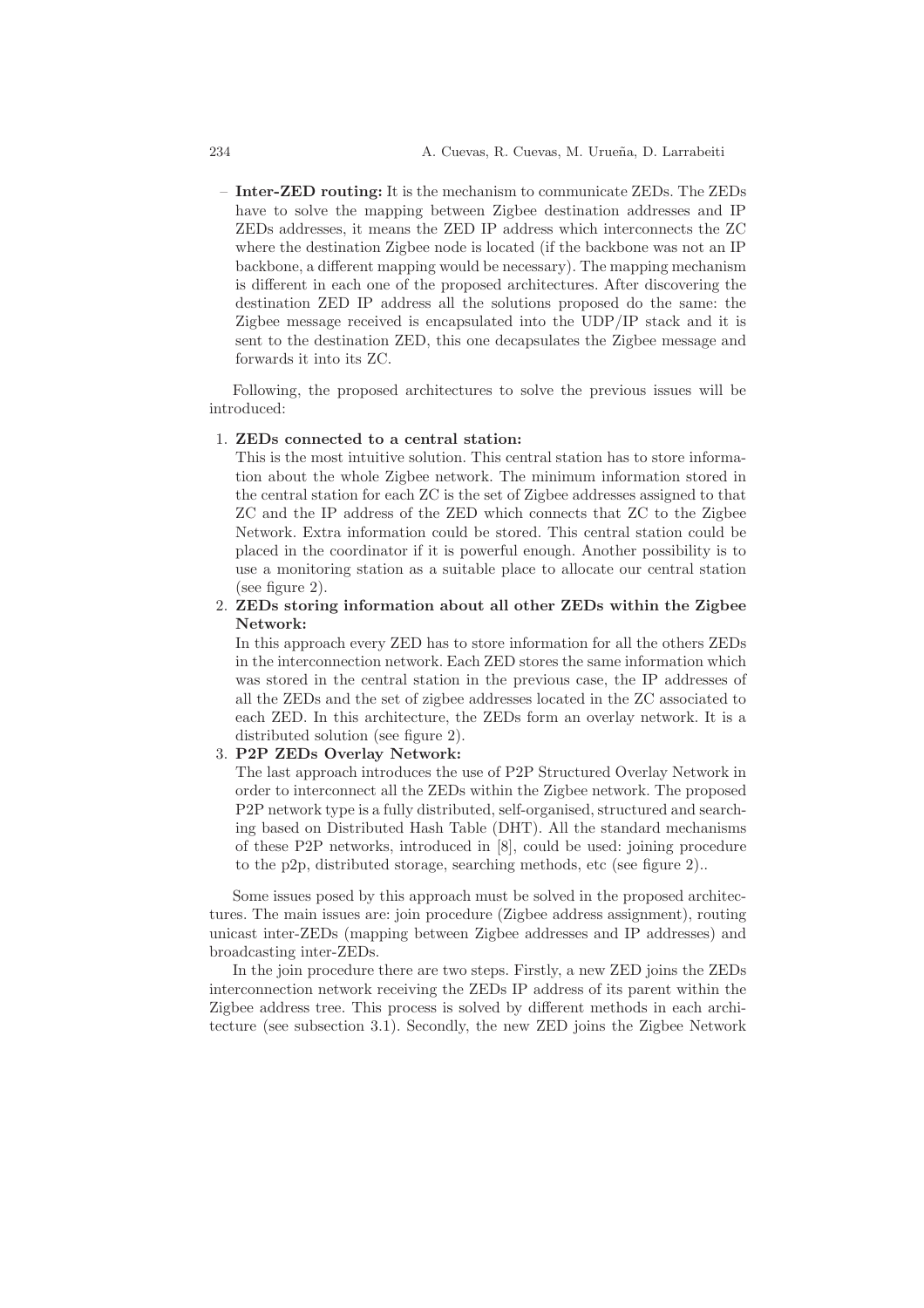

Fig. 2. Proposed architectures to interconnect ZCs by using ZEDs. On the left the scenario of ZEDs connecting to a central station is shown. On the right a figure for the distributed architecture is shown.

sending a Zigbee join message through an UDP/IP tunnel to its parent. This second step is common to all solutions.

In the routing unicast, when a ZED (ZED1) receives a message directed to a Zigbee node which is not located in its ZC, ZED1 has to find the IP address of the destination ZED (ZED2) which is connecting the ZC where the Zigbee destination node is located. This mapping process Zigbee address/IP address is solved using different mechanisms in each proposed architecture (see subsection 3.2 ). From this point, in all the solutions, the ZED1 sends the Zigbee message to the ZED2 using the IP backbone. The ZED2 decapsulates the message and forwards it into its ZC.

Following Zigbee address assignment, address mapping and broadcasting will be explained. In the next section, advantages and problems of each approach will be explained and also a comparison and suitable scenarios of applications for each one in front of the others is made.

#### 3.1 Zigbee address assignment

In the central station architecture, a new Zigbee ZED has to obtain a position in the Zigbee address tree. In order to complete this process, the new ZED sends a query to the central station asking for a parent, and the central station returns the IP address of the ZED which will be its parent in the Zigbee address tree.

The joining procedure presents a problem in the second approach, because a new method has to be defined when a new ZED wants to join with the Zigbee Network. In somehow, the new ZED, ZED1, has to discover other ZED, ZED2 (e.g. a bootstrapping server could be used).

In the P2P approach, the new ZED follows a two step process. Firstly, the ZED joins the P2P network using a standard P2P mechanism and once it has joined to the P2P network the ZED joins the Zigbee Network. After the ZED has joined the P2P network, it has a number of neighbours, which are other ZEDs. Therefore, the ZED could use these ZEDs to join the Zigbee Network. The new ZED selects one of its p2p neighbours as parent in the zigbee address tree.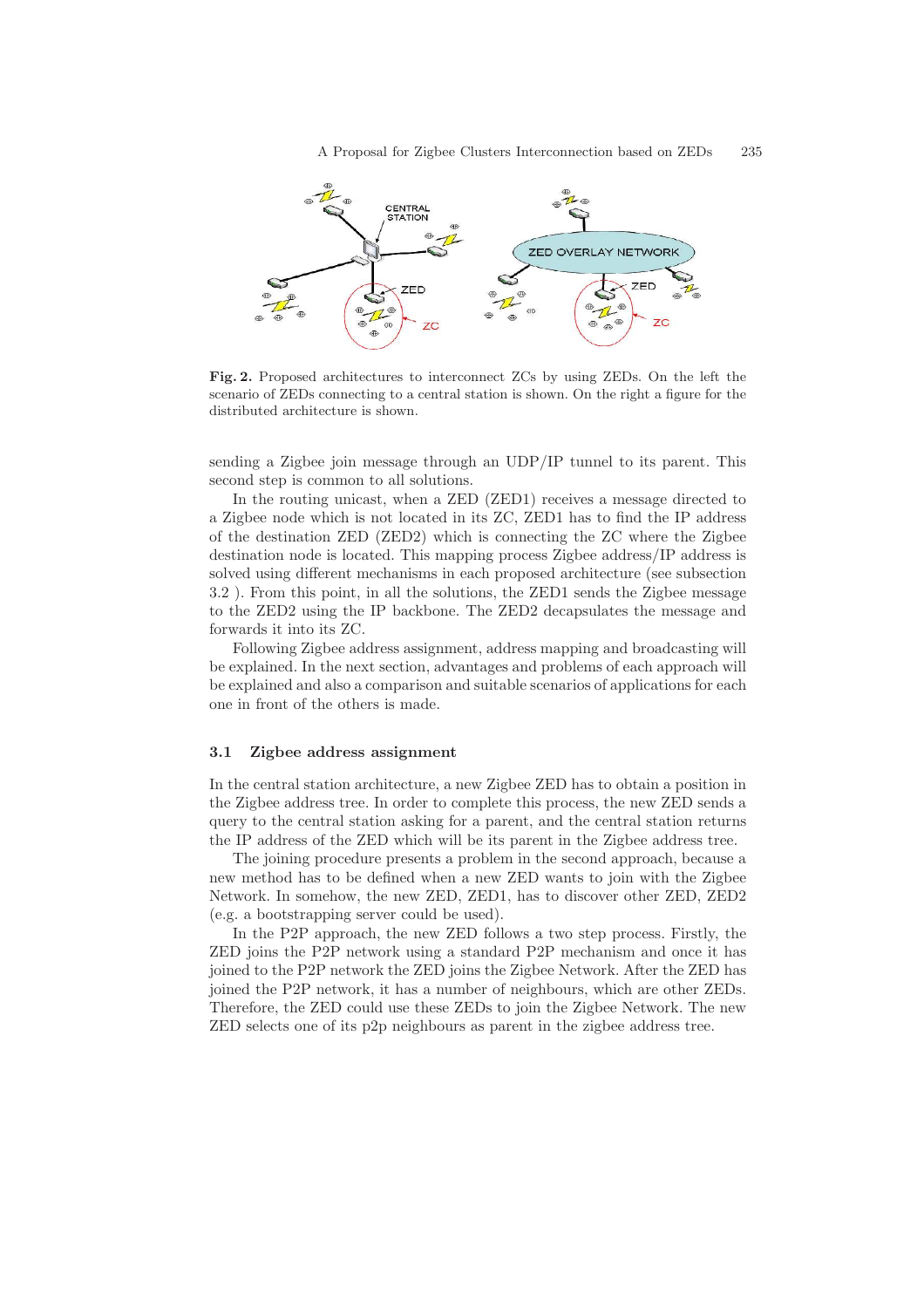#### 3.2 Address mapping

In the central station architecture, eventually, one ZED (ZED1) receives a Zigbee message whose destination is a node which is located in a different ZC. Then, ZED1 sends a query to the central station asking for the IP address of the ZED (ZED2) that is managing the ZC where the zigbee destination node is located. The central station answers to ZED1 giving the ZED2 IP address.

In the second approach the mapping is immediate, when a ZED (ZED1) receives message directed to a zigbee node located in a different ZC, the ZED1 checks in its information table which is the ZED which is managing the ZC where the destination node is located (ZED2).

Finally in the P2P approach, all ZEDs registered in the P2P have to publish its IP address and the set of zigbee addresses in the ZC attached to that ZED. Then, when data message arrives to a ZED (ZED1) and this one checks that the destination node it is not located into its ZC, the ZED1 launches a search query within the P2P using as key the Zigbee destination address. As result ZED1 obtain the IP of the ZED (ZED2) which has the destination node into its ZC

In the central station and P2P an improvement could be developed. When a mapping is established, the current ZED could keep this information into a cache. For example, this is very useful in an application when a sensor/actuator in a ZC communicates frequently with a sensor/actuator located in a different ZC. If the communication uses ACKs, the destination ZED could use a cache as well.

#### 3.3 Broadcasting

In the central station solution, broadcasting is very simple. A ZED receiving a zigbee broadcast message encapsulates it into an UDP/IP packet and sends it to the central station. The central station checks that it is a broadcast message and forwards it to all the ZEDs except the originator ZED. Every ZED receiving the IP packet decapsulates the Zigbee broadcast message and forwards it into its ZC.

In the second architecture, the ZED receiving the zigbee broadcast message, identifies that it is a broadcast message and encapsulates it into the UDP/IP stack. After that, it sends IP packets to all the ZEDs stored in its information table. Each ZED receiving this packet decapsulates the zigbee broadcast message and broadcasts it into its ZC.

In the ZED P2P Overlay Network the broadcasting does not have an intuitive solution as in the previous architectures. When a ZED (ZED1) receives a zigbee broadcast message, it identifies the broadcast message and encapsulates into an UDP/IP packet. The ZED1 sends this packet to the nearest neighbour, this one does the same and it decapsulates the zigbee broadcast message and broadcasts it into its ZC. By doing so, the broadcast message reaches all the nodes into the ZEDs P2P overlay network. For instance, in a P2P ring structure with N nodes, it is necessary to forwards N times the broadcast message.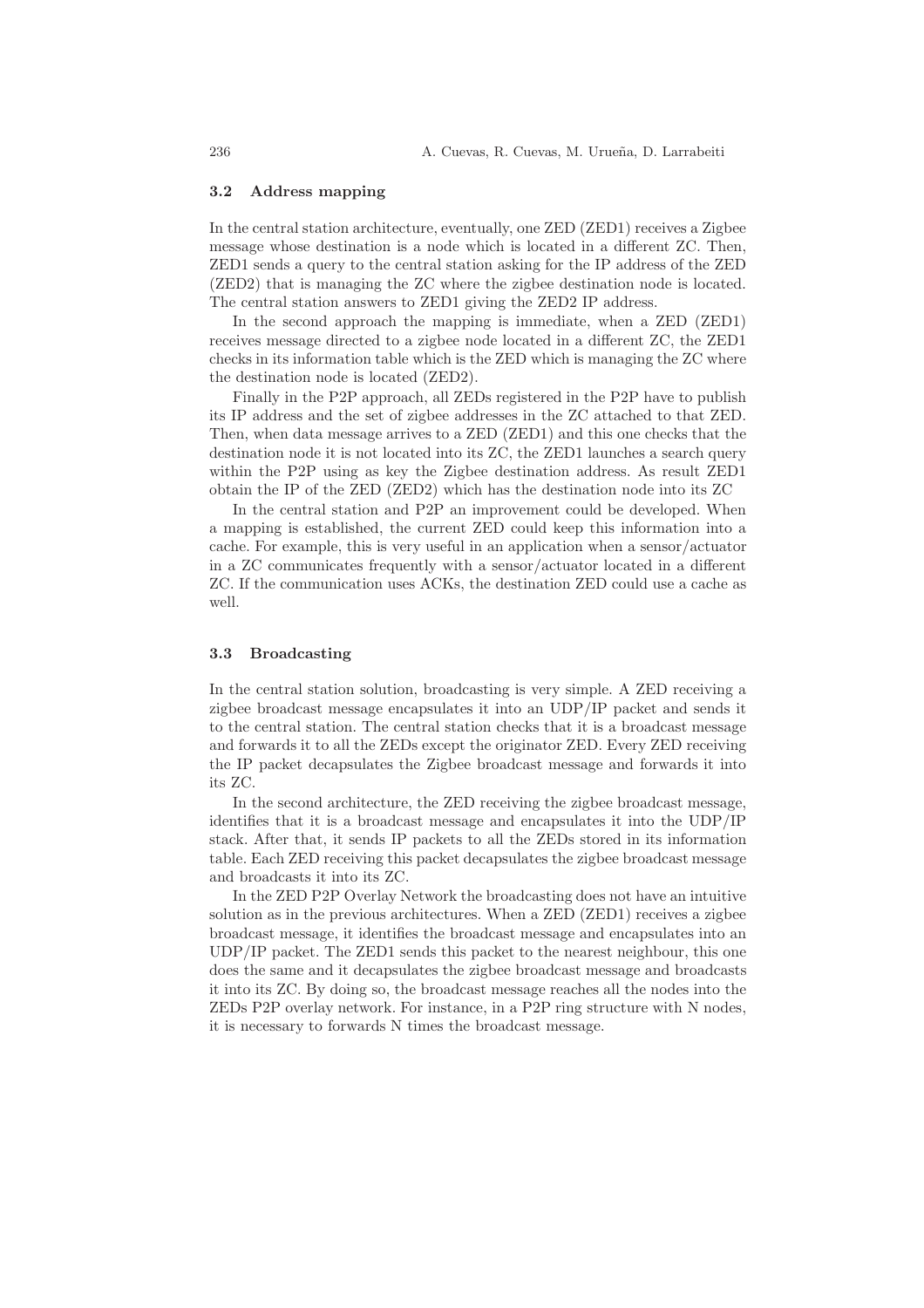A better mechanism would be that the ZED1 would send the broadcast packet to all the nodes which it knows in the P2P. In reception of this packet, a ZED (ZEDi) checks if it has received the same packet before (it is necessary to identify the current broadcast message in the P2P overlay and it is not enough with checking that it is a Zigbee broadcast message). If it is true the ZEDi drops the packet. Otherwise, first the ZEDi forwards the IP packet to all the ZEDs that it knows, next, it decapsulates the zigbee broadcast message and broadcasts it into its ZC. All the ZEDs in the P2P repeats the same operation, so that the broadcast message reaches all the nodes into the ZEDs P2P overlay network.

RREQ is a special broadcast message which is sent to a target node. In a typical Zigbee network it is boradcasted everywhere because it is not known where is located the destination node. However, in our proposal, if a ZED receiving a RREQ is able to identify that the broadcast message is a RREQ, it could check the destination Zigbee address, and sends it to the suitable ZED, instead broadcasts the RREQ.

## 4 Analysis and Comparison of the proposed architectures

#### 4.1 Analysis

The central station approach is a simple and intuitive approach. The principal problem of this solution is that it becomes a unique point of failure. If the central station fails all the network is disconnected and only local ZCs communications are available. Also, all the network information is located in a single point. Hence, if that information is lost the network is disconnected as well. Obviously, the solution to solve these problems is to replicate the information or to use a backup central station just in case the main central station fails. Other problem in this scenario is that some administration is needed. When a new ZED is introduced the information of this ZED must be updated in the database located in the central station. By using a simple protocol (register message) this task could be automatised.

The second approach has several disadvantages. First, a new mechanism must be defined in order to permit new ZEDs to join the Zigbee network. Basically, this mechanism should permit the new ZED to discover another ZED which would become its parent in the zigbee address tree. A bootstrapping server is an immediate solution for this problem another option could be manual configuration in order to join a new ZED the Zigbee Network. Another problem occurs when a new ZED joins the network because the information of this new ZED must be updated in all the nodes within the overlay network, and if the number of ZED is high it could be a hard administration task. On the other hand, the resolution of the IP address of the destination ZED is faster than in the other approaches because third entities are not needed (an improvement using caches for the other solutions has been introduced in 3.2). This is a distributed architecture but the information storage is not distributed.

Finally the ZED P2P Overlay Network has a main disadvantage in front of the other two, which is the delay in the communication because the time used to find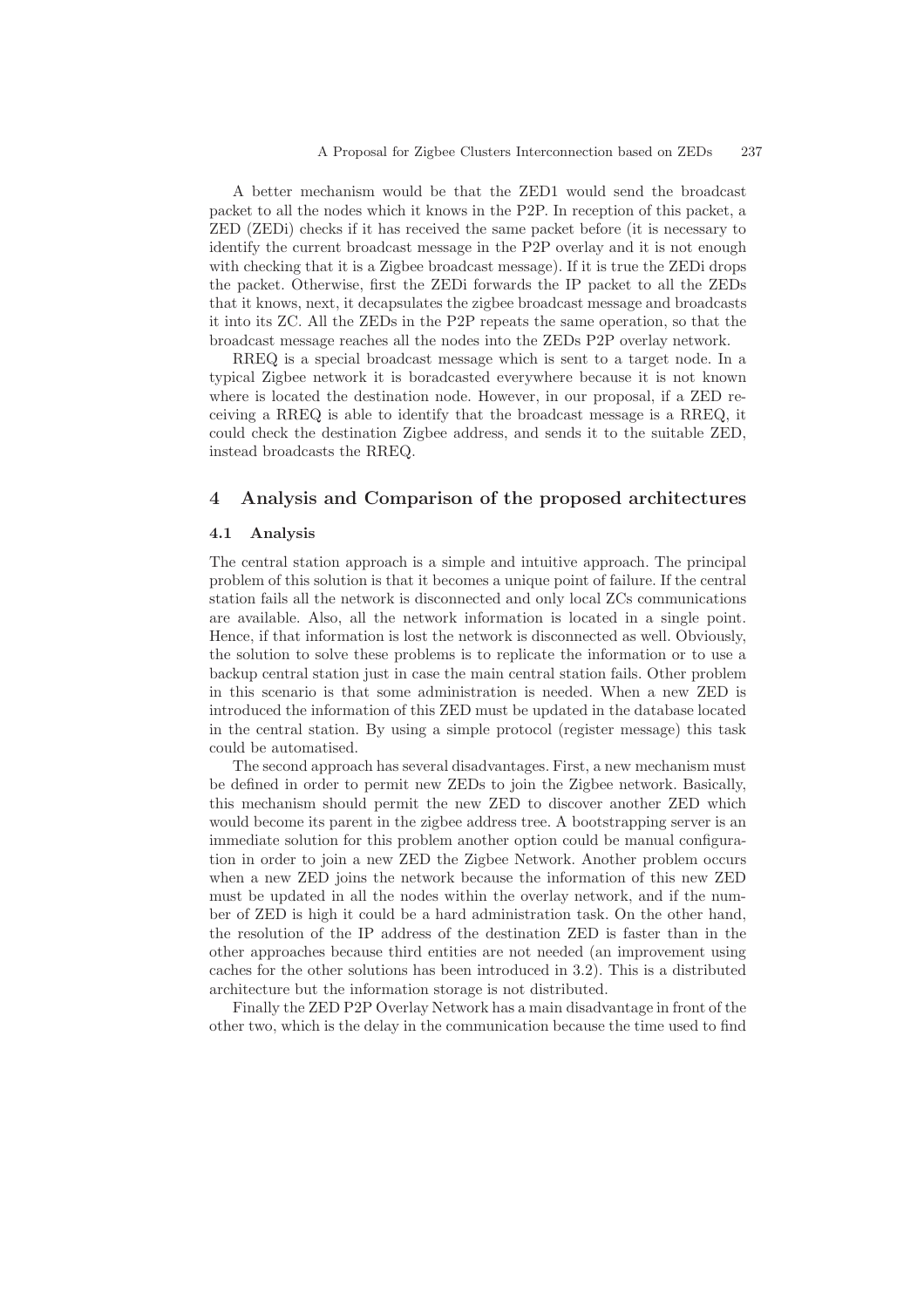the destination ZED IP address is longer than in the two previous cases. A basic analysis of this will be done in 4.2. Advantages for this architecture is that the ZED P2P Overlay Network is self-configured (the central station approach could be self-configured as well, if a simple register protocol is defined), the information is distributed and replicated and the ZEDs needs little storage capacity (an analysis of the storage capacity in the three architectures will be done in the 4.2), furthermore all these features are given by standard P2P mechanisms.

#### 4.2 Comparison

The central station approach presents a centralised element which usually is a node with a high storage and processing capacity. Therefore, this additional processing capacity could be used ,for instance, to allocate the new ZED in a suitable position within the zigbee address tree.

In contrast to this central approach, the second and third architectures are distributed. Therefore, in the central station approach a unique point of failure is present. This problem could be solved by using a backup central station, but it supposes an extra cost element. This problem is not presnet in the distributed solutions.

In the second approach, ZEDs storing information about all other ZEDs within the Zigbee Network, has a problem in the joining procedure as we explained in 4.1. In the central station and P2P Overlay Network approaches how a new ZED joins the network has been explained in 4.1. Also the second approach is a worse solution than the other two when new ZEDs are added to the Zigbee Network. When a new ZED is added in the second approach, all the other ZEDs have to update their information tables with a new entry for the new ZED. If the number of ZEDs is large, it could be a problem. In the central station approach, only the information stored in the central node needs to be updated. In the P2P architecture, the new ZED has to publish the suitable information in the P2P and it is stored into another ZED by using P2P standard mechanisms.

Therefore, the P2P is self-configured by using P2P standard mechanisms, whereas the other two approaches are not. Obviously, these ones could be transforming in self-configured by defining some mechanisms, but these mechanisms are not standard as in the P2P.

If we do a comparison in terms of delay the best architecture is the second one. We define  $t$  as the time used for a communication from ZED to ZED or from ZED to central station and we compare the time to communicate from a ZC1 (ZED1) to another ZC2 (ZED 2). Table 1 shows in the second and third columns a comparison among the delay for each solution to discover the destination ZED (ZED2) for unicast and broadcast respectively. It must be noted that N is the number of ZEDs and the maximum number of hops in a P2P to find the peer storing the desired information is  $log_2(N)$  [8].

It must be noted that the real delay will depend on the IP location of the different elements.

Some mathematical analysis can be done to see the information storage in the different approaches. The fourth column in table 1 establish a comparison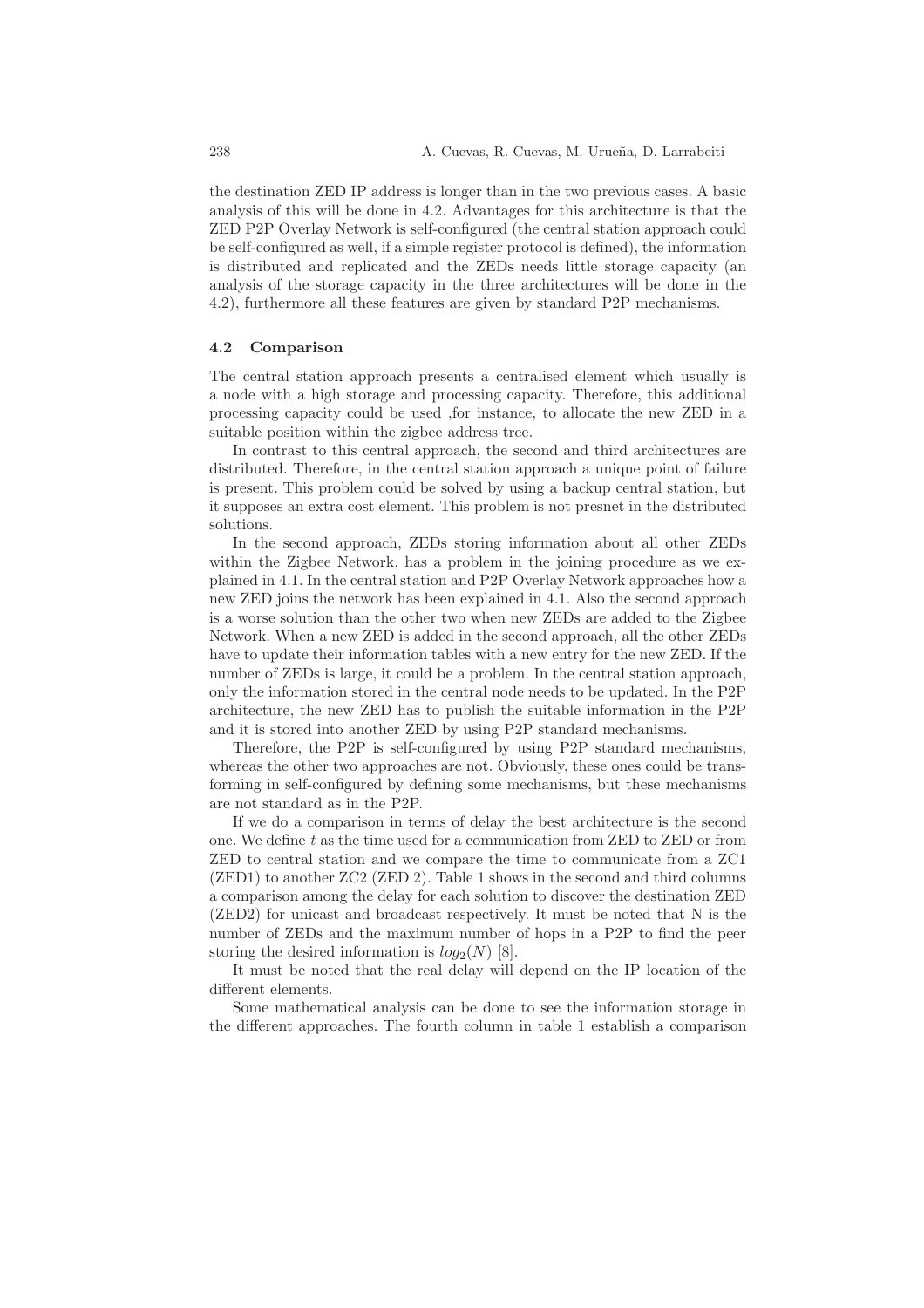|                           |              | Unicast Delay Broadcast Delay Storage Cost |     |
|---------------------------|--------------|--------------------------------------------|-----|
| Centralised Solution      | $2*t$        | $2*t$                                      |     |
| Distributed Solution      |              |                                            | л72 |
| P <sub>2</sub> P Solution | $log_2(N)*t$ | $N*t$                                      |     |

Table 1. Metrics comparison

between the number of entries which must be stored in each solution. In the central station the value is referred to the central station, whereas in the distributed solutions the values represents the number of entries stored in each ZED. In the P2P solution, in order to get fault tolerance redundancy must be added. Therefore, each entry is stored in k peers. It must considered that each solution has extra storage due to the interconnection network used. For instance, in the P2P solution each ZED has to store information about its neighbours.

### 4.3 Suitable scenarios for each architecture

If the scenario presents a monitoring central station, something typical in wireless sensor networks, the most suitable architecture is the central station. Operation and management are also simpler form a central station. Furthermore, if the coordinator is a node with high processing and storage capacity it could be used as central station.

The architecture where ZEDs store information about all other ZEDs within the Zigbee Network is applicable in static scenarios where usually new ZEDs do not join the Zigbee Network. It is also applicable to small scenarios, where the information stored in each ZEDs is not too much. This architecture is worse than the others in scenarios where many ZEDs are needed and where new ZEDs are joined frequently.

The P2P ZEDs Overlay Network architecture is suitable in scenarios where high availability is needed (e.g.warfare). Also, in very large WSNs where delay can be trade-off with memory and robustness in unstable clusters.

In special scenarios where ZEDs are joining and leaving frequently (e.g. mobile ZC attaching the ZED network at different locations) the most suitable solution is to use the central station approach if a register protocol has been defined, otherwise the P2P solution would be the best solution.

# 5 Conclusions and future work

WSN interconnection is an open research issue. The Zigbee alliance [6] defines two possible approaches to solve this problem. The first one is the usage of proxies or gateways. Some research is being carried on in this field, and middleware based approaches have been presented in the literature. This paper is focused on a second approach which is the use of bridges or expansion devices . In particular we have proposed and analysed some Zigbee Extension Device